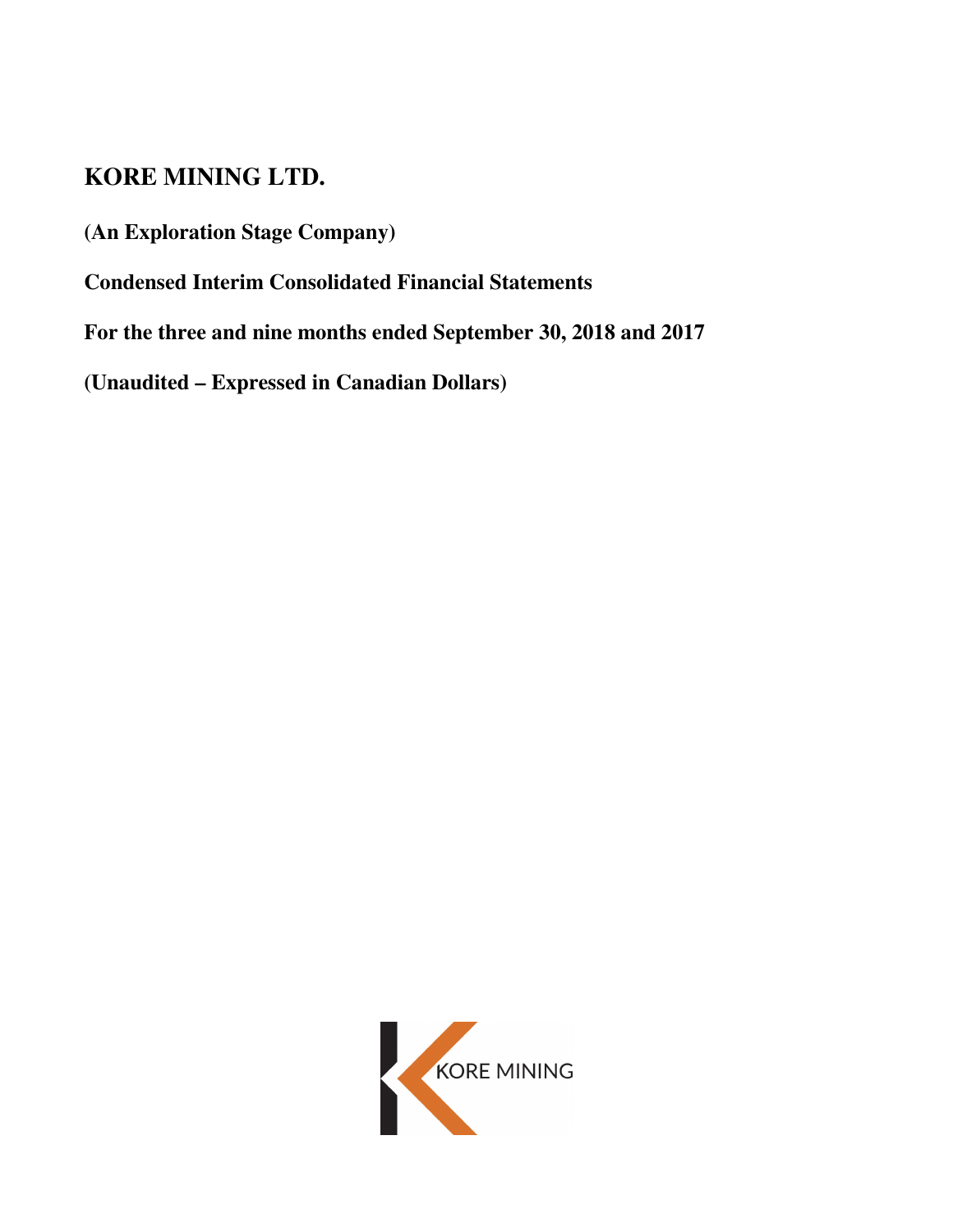In accordance with National Instrument 51-102 *Continuous Disclosure Obligations* of the Canadian Securities Administrators, notice is given that the attached condensed interim consolidated financial statements for the nine-month period ended September 30, 2018 has not been reviewed by the Company's auditors.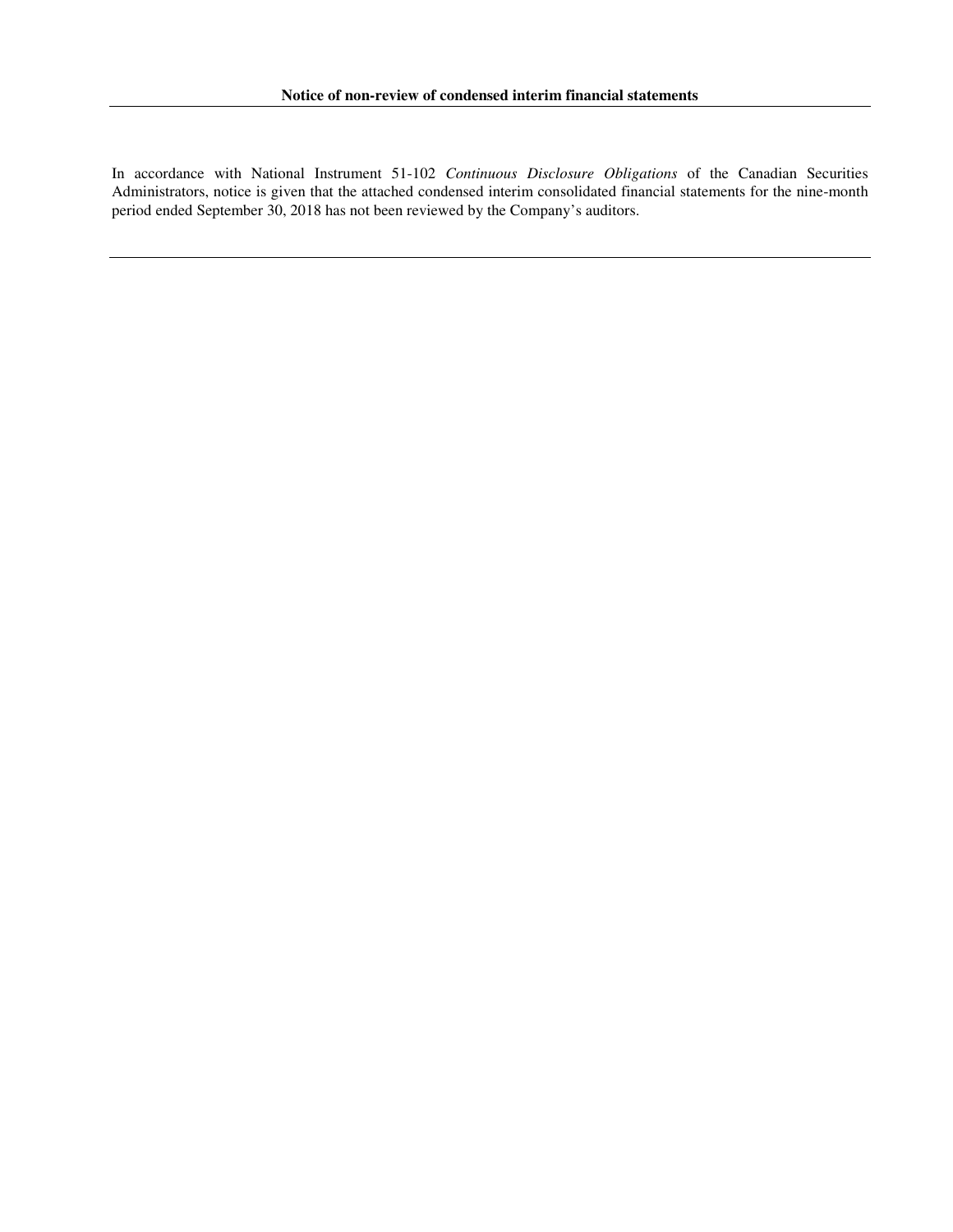# **KORE MINING LTD. Condensed Interim Consolidated Statements of Financial Position**  (unaudited)

*(Expressed in Canadian dollars)* 

| As at                                         |                |                   | September 30, 2018 | December 31, 2017 |
|-----------------------------------------------|----------------|-------------------|--------------------|-------------------|
|                                               | Note           |                   |                    |                   |
| <b>Current assets</b>                         |                |                   |                    |                   |
| Cash and cash equivalents                     |                | \$                | 23,237             | \$<br>88,694      |
| Amounts receivable                            |                |                   | 19,948             | 39,284            |
| Advances and prepaid expenses                 | 5              |                   | 688,971            |                   |
| <b>Total current assets</b>                   |                |                   | 732,156            | 127,978           |
| <b>Non-current assets</b>                     |                |                   |                    |                   |
| Mineral properties                            | 9              |                   | 705,968            | 690,038           |
| <b>Total non-current assets</b>               |                |                   | 705,968            | 690,038           |
| <b>Total assets</b>                           |                | \$                | 1,438,124          | \$<br>818,016     |
| <b>Current liabilities</b>                    |                |                   |                    |                   |
| Accounts payable                              |                | \$                | 1,762,419          | \$<br>342,263     |
| Convertible debenture                         | 6              |                   | 250,000            |                   |
| <b>Total liabilities</b>                      |                |                   | 2,012,419          | 342,263           |
| Shareholders' equity                          |                |                   |                    |                   |
| Share capital                                 | 7              |                   | 2,894,566          | 2,546,807         |
| Deficit                                       |                |                   | (3,457,389)        | (2,029,880)       |
| Accumulated other comprehensive income (loss) |                |                   | (11, 472)          | (41, 174)         |
| Total shareholders' equity                    |                |                   | (574, 295)         | 475,753           |
| Total shareholders' equity and liabilities    |                | \$                | 1,438,124          | \$<br>818,016     |
|                                               |                |                   |                    |                   |
| Going concern                                 | $\overline{2}$ |                   |                    |                   |
| Subsequent events                             | 12             |                   |                    |                   |
| Approved by the Board of Directors:           |                |                   |                    |                   |
| "James Hynes"                                 |                | "Adrian Rothwell" |                    |                   |
| Director                                      | Director       |                   |                    |                   |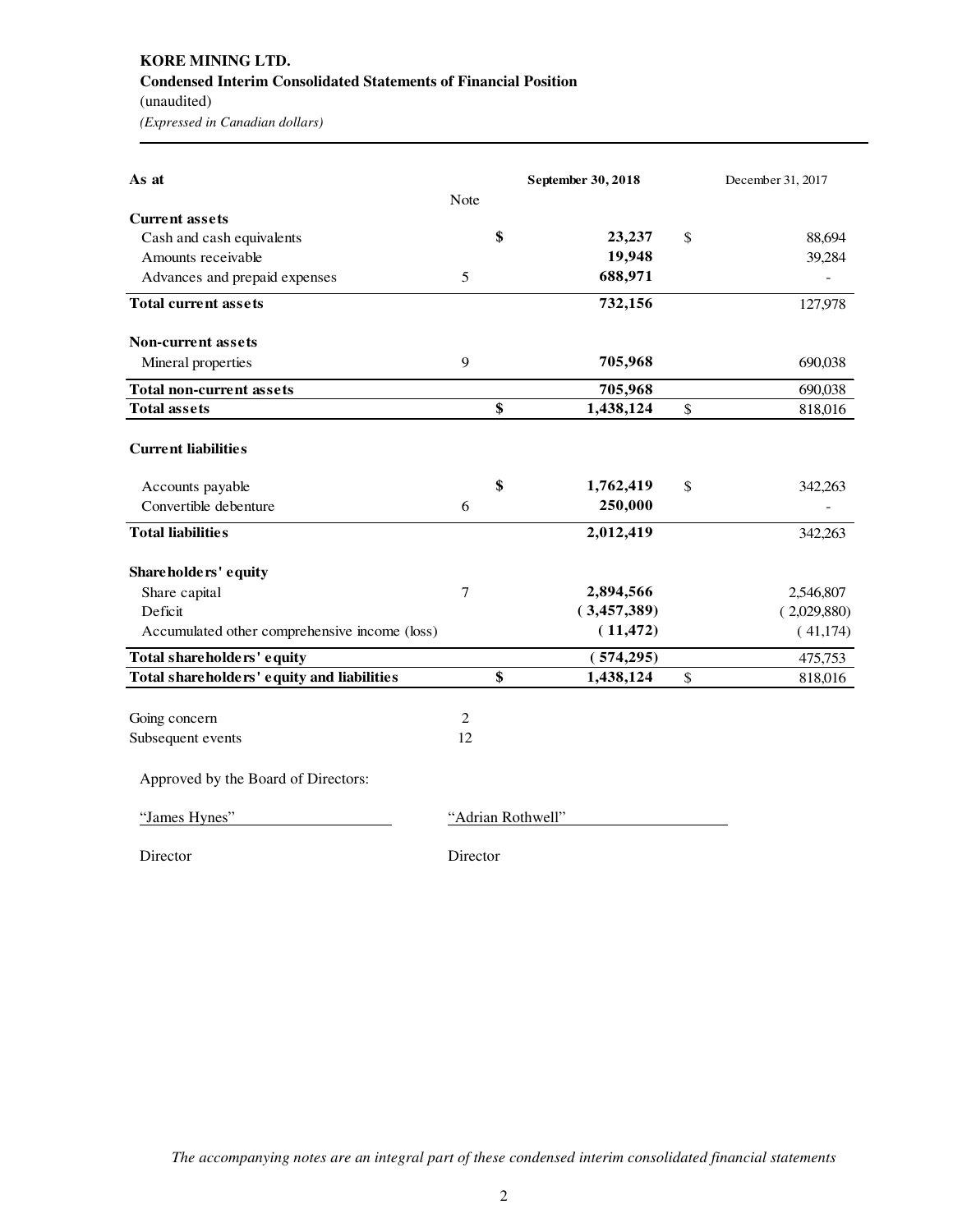# **KORE MINING LTD. Condensed Interim Consolidated Statements of Loss and Comprehensive Loss** (unaudited) *(Expressed in Canadian dollars)*

|                                                          | Note   | For the nine months<br>ended<br>September 30, 2018 |              | For the nine months<br>ended<br>September 30, 2017 | For the three months<br>ended<br>September 30, 2018 |               | For the three months<br>ended<br>September 30, 2017 |
|----------------------------------------------------------|--------|----------------------------------------------------|--------------|----------------------------------------------------|-----------------------------------------------------|---------------|-----------------------------------------------------|
| <b>Expenses</b>                                          |        |                                                    |              |                                                    |                                                     |               |                                                     |
| Exploration and evaluation expenses                      | $9$ \$ | 723,906                                            | \$           | 260,394 \$                                         | 264,251                                             | \$            | 180,571                                             |
| Management fees and salaries                             | 8      | 409,084                                            |              | 375,000                                            | 138,084                                             |               | 125,000                                             |
| General and administration                               |        | 80,497                                             |              | 47,152                                             | 45,735                                              |               | 20,865                                              |
| Marketing, advisory and investor relations               |        | 107,623                                            |              | 7,000                                              | 59,945                                              |               | 4,218                                               |
| Professional fees                                        |        | 85,134                                             |              | 37,473                                             | 23,236                                              |               | 20,372                                              |
|                                                          |        | 1,406,244                                          |              | 727,019                                            | 531,251                                             |               | 351,026                                             |
| Other income/expense                                     |        |                                                    |              |                                                    |                                                     |               |                                                     |
| Interest and finance expense                             |        | 1,580                                              |              | 147,953                                            | 1,035                                               |               | 55,543                                              |
| Foreign exchange (gain) loss                             |        | 18,510                                             |              | (35,509)                                           | (19,221)                                            |               | (35,314)                                            |
| Income Tax expense                                       |        | 1,059                                              |              |                                                    | 1,059                                               |               |                                                     |
| Other (income)/expenses                                  |        | 116                                                |              | 251                                                | 89                                                  |               |                                                     |
|                                                          |        | 21,265                                             |              | 112,695                                            | (17, 038)                                           |               | 20,229                                              |
| Net loss for the period                                  | \$     | 1,427,509                                          | $\mathbb{S}$ | 839,714 \$                                         | 514,213                                             | $\mathcal{S}$ | 371,255                                             |
| Item that may be subsequently reclassified to net income |        |                                                    |              |                                                    |                                                     |               |                                                     |
| <b>Cumulative Translation Adjustment</b>                 |        | 11,471                                             |              | 48,962                                             | 3,091                                               |               | 30,895                                              |
| Comprehensive loss for the period                        | \$     | 1,438,980                                          | $\mathbb{S}$ | 888,676 \$                                         | 517,304                                             | $\mathbb{S}$  | 402,150                                             |
| Basic and fully diluted loss per common share            | \$     | 0.08                                               | $\mathbb{S}$ | $0.06$ \$                                          | 0.03                                                | $\mathbb{S}$  | 0.03                                                |
| Weighted average number of common shares outstanding     |        | 18,396,598                                         |              | 13,786,864                                         | 18,707,220                                          |               | 14,352,062                                          |

*The accompanying notes are an integral part of these condensed interim consolidated financial statements*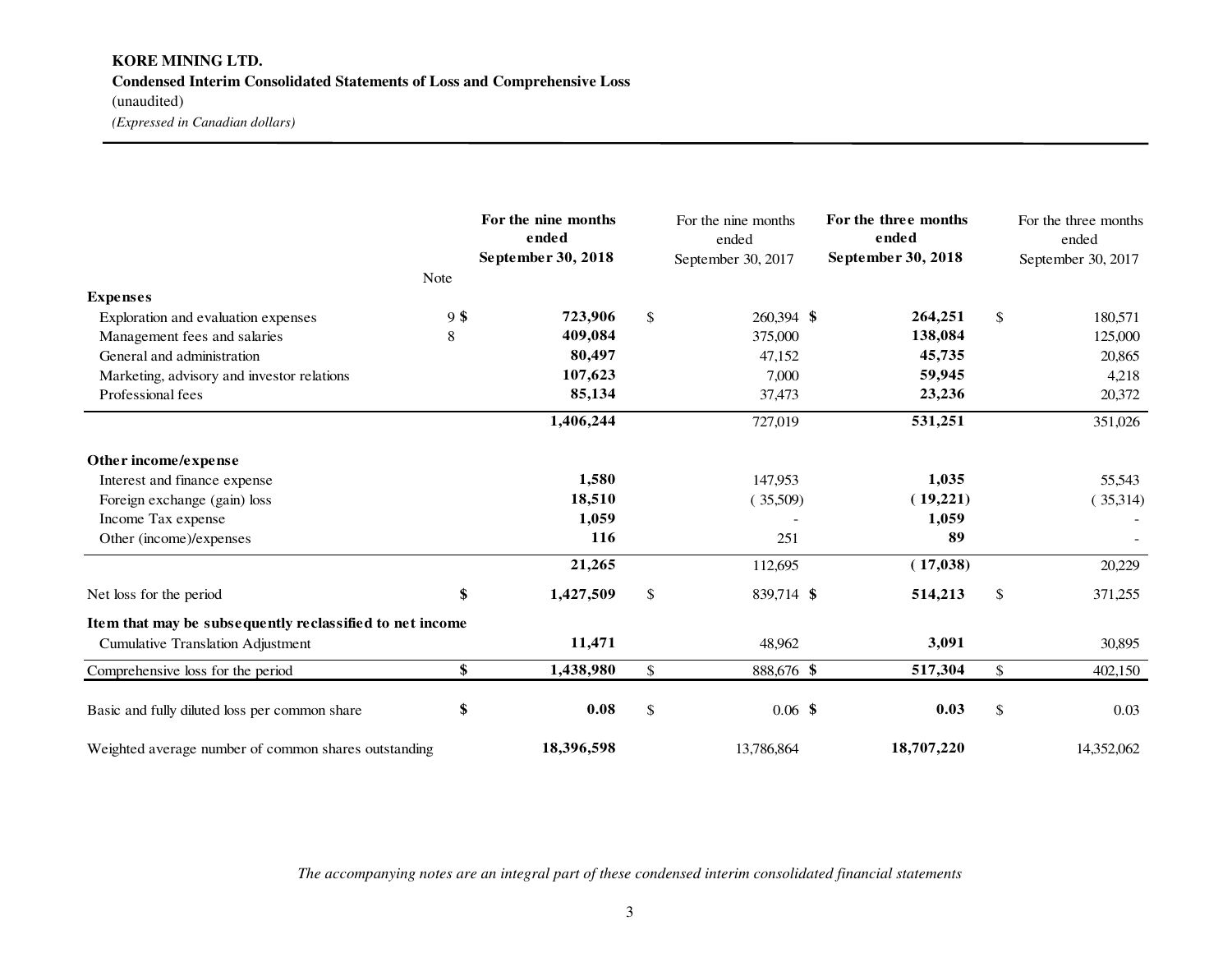# **KORE MINING LTD. Condensed Interim Consolidated Statements of Cash Flows**

(unaudited) *(Expressed in Canadian dollars)* 

|                                                                            | For the nine months<br>ended | For the nine months<br>ended |
|----------------------------------------------------------------------------|------------------------------|------------------------------|
| For the nine months ended                                                  | September 30, 2018           | September 30, 2017           |
| <b>CASH USED IN OPERATING ACTIVITIES</b>                                   |                              |                              |
| Loss for the period                                                        | (1,427,509)                  | (839,714)                    |
| Items not involving cash:                                                  |                              |                              |
| Unrealized foreign exchange losses                                         | 13,772                       | (4,554)                      |
| Changes in non-cash working capital items:                                 |                              |                              |
| Amounts receivable                                                         | 19,336                       | 304,042                      |
| Prepaid expenses                                                           | (688,971)                    | (12,322)                     |
| Advances                                                                   |                              | 71,212                       |
| Accounts payable                                                           | 1,420,158                    | (298,918)                    |
|                                                                            | (663,214)                    | (780,254)                    |
| <b>FINANCING ACTIVITIES</b>                                                |                              |                              |
|                                                                            | 291,667                      |                              |
| Shares issued in private placements<br>Share issued on exercise of options | 66,012                       | 1,603,163                    |
| Share issuance costs                                                       | (9,922)                      |                              |
|                                                                            |                              | (130, 142)                   |
| Change in subscriptions receivable<br>Proceeds from convertible debenture  | 250,000                      | 131,455                      |
|                                                                            |                              | 333,563                      |
|                                                                            | 597,757                      | 1,604,476                    |
| <b>INVESTING ACTIVITIES</b>                                                |                              |                              |
| Acquisition of mineral properties                                          |                              | (726,971)                    |
|                                                                            |                              | (726,971)                    |
| Impact of changes in foreign exchange                                      |                              | 2,718                        |
| Decrease in cash                                                           | (65, 457)                    | 99,969                       |
| Cash at beginning of period                                                | 88,694                       | 102,676                      |
| Cash at end of period                                                      | 23,237                       | 202,645                      |
| Supplemental cash flow information:                                        |                              |                              |
| Shares issued for finders' fees                                            |                              | 87,347                       |
| Shares issued in settlement of payables                                    |                              | 312,500                      |
|                                                                            |                              | 399,847                      |

*The accompanying notes are an integral part of these condensed interim consolidated financial statements*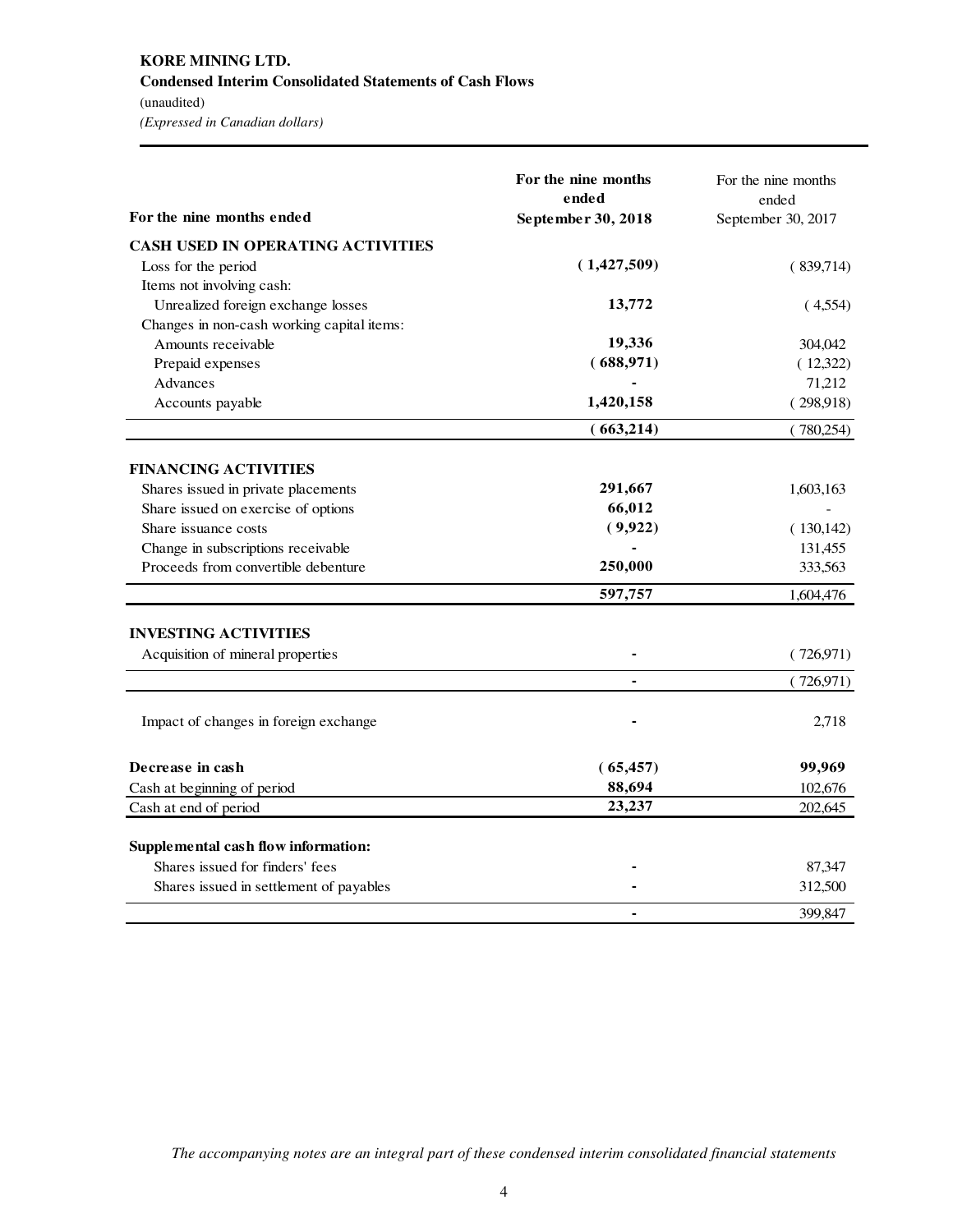# **KORE MINING LTD. Condensed Interim Consolidated Statements of Changes in Equity**

(unaudited)

*(Expressed in Canadian dollars)* 

|                                                     | <b>Common Shares</b> |                          |                                                         |          |                     |  |
|-----------------------------------------------------|----------------------|--------------------------|---------------------------------------------------------|----------|---------------------|--|
|                                                     |                      |                          | <b>Accumulated Other</b><br><b>Comprehensive Income</b> |          |                     |  |
|                                                     |                      | <b>Amount</b>            | Deficit                                                 | (Loss)   | <b>Total Equity</b> |  |
|                                                     | <b>Number</b>        |                          | \$                                                      |          |                     |  |
| <b>January 1, 2017</b>                              | 13,390,056           | 701,857                  | (733,636)                                               |          | (31,779)            |  |
| Shares issued on private placement                  | 3,670,057            | 1,560,147                |                                                         |          | 1,560,147           |  |
| Cost of share issuance                              |                      | (13,174)                 |                                                         |          | (13, 174)           |  |
| Shares issued for finder's fees                     |                      | (116,968)                |                                                         |          | (116,968)           |  |
| Shares issued on settlement of interest             | 73,893               | 64,931                   |                                                         |          | 64,931              |  |
| Shares issued on settlement of payables             | 723,214              | 312,500                  |                                                         |          | 312,500             |  |
| Shares issued as a finance cost of convertible debt | 50,000               | 45,014                   |                                                         |          | 45,014              |  |
| Net loss for the period                             |                      |                          | (839,714)                                               |          | (839,714)           |  |
| Other comprehensive loss                            |                      |                          |                                                         | (48,962) | (48,962)            |  |
| September 30, 2017                                  | 17,907,220           | 2,554,307                | (1,573,350)                                             | 48,962)  | 931,995             |  |
| <b>January 1, 2018</b>                              | 17,907,220           | 2,546,807                | (2,029,880)                                             | (41,174) | 475,753             |  |
| Shares issued on exercise of options                | 150,000              | 66,012                   |                                                         |          | 66,012              |  |
| Shares issued on settlement of debt                 | 650,000              | 291,667                  |                                                         |          | 291,667             |  |
| Cost of share issuance                              |                      | (9,920)                  |                                                         |          | (9,920)             |  |
| Net loss for the period                             |                      |                          | (1,427,509)                                             |          | (1,427,509)         |  |
| Other comprehensive loss                            |                      | $\overline{\phantom{a}}$ |                                                         | (11,471) | (11,471)            |  |
| Cumulative Translation Adjustment                   |                      |                          |                                                         | 41,173   | 41,173              |  |
| September 30, 2018                                  | 18,707,220           | 2,894,566                | (3,457,389)                                             | (11,472) | 574,295)            |  |

*The accompanying notes are an integral part of these condensed interim consolidated financial statements*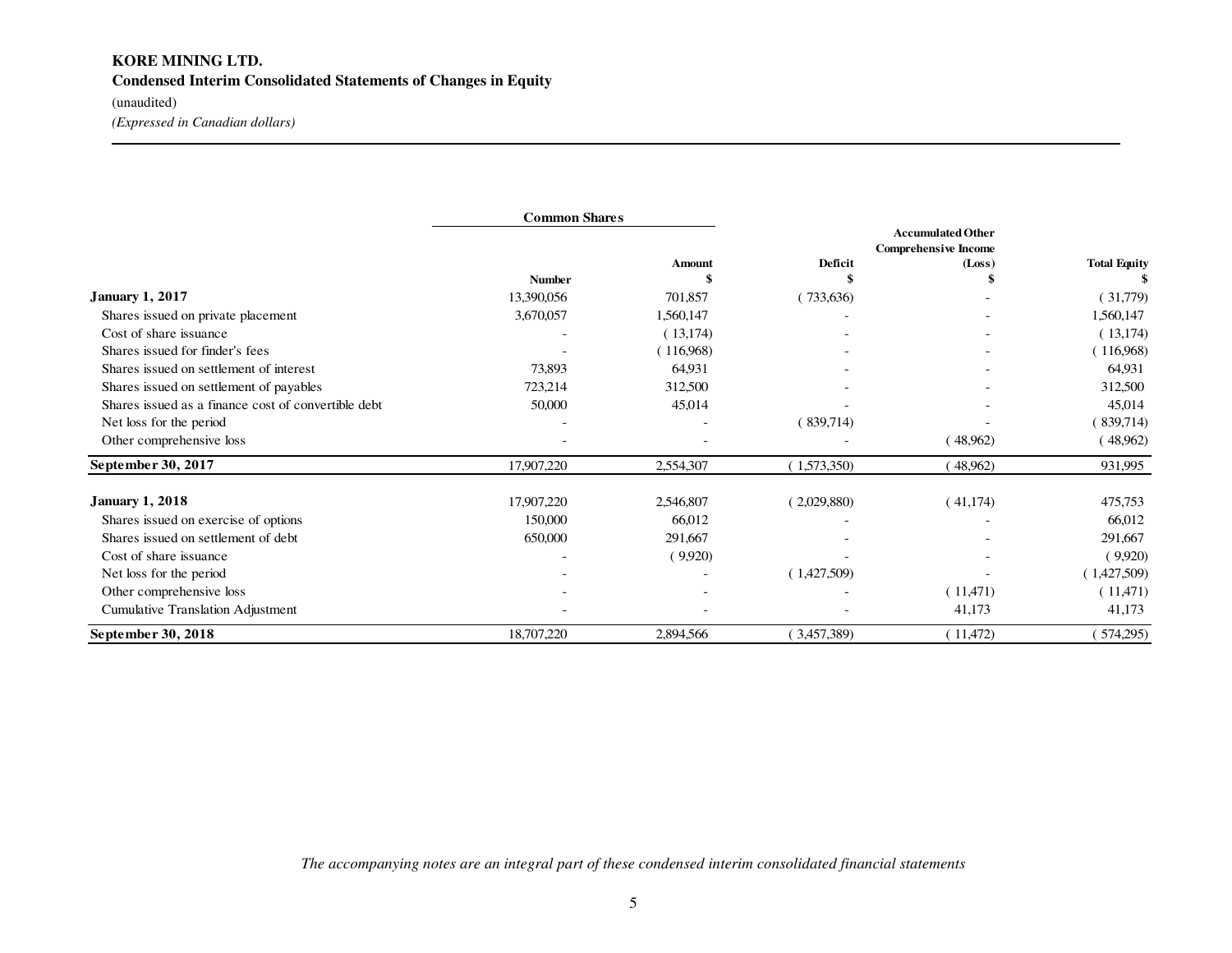### **1. NATURE OF OPERATIONS**

Kore Mining Ltd. ("Kore" or the "Company") was incorporated in British Columbia on February 22, 2016. Kore Mining is the parent company of the consolidated group which holds a 100% interest in Imperial USA Corp. (Imperial), a Nevada corporation purchased on March 28, 2017 and a 100% interest in Kore USA Ltd. (Kore USA), also a Nevada corporation, incorporated on June 6, 2017. The Company's head and registered office is located at Suite 2200, 885 West Georgia Street, Vancouver, British Columbia, V6C 3E8.

The Company is in the process of exploring and evaluating its mineral resource properties and has not yet determined whether these properties contain economically recoverable mineral reserves. The recoverability of the amounts capitalized to exploration and evaluation assets is ultimately dependent upon the existence of economically recoverable ore reserves and resources, securing and maintaining title and/or beneficial interest in the properties, obtaining necessary financing to continue to explore, evaluate and develop the properties, and upon future profitable production or proceeds from disposition of the exploration and evaluation assets. The amounts shown as exploration and evaluation assets represent costs incurred in acquiring the assets, and do not necessarily represent current or future fair values.

## **2. GOING CONCERN**

These unaudited condensed interim consolidated financial statements have been prepared on the basis of accounting principles applicable to a going concern, which assumes that the Company will continue in operation for the foreseeable future and will be able to realize its assets and discharge its liabilities in the normal course of operations as they come due. In assessing whether the going concern assumption is appropriate, management takes into account all available information about the future, which is at least, but is not limited to, twelve months from the end of the reporting period.

As at September 30, 2018, the Company had a cash balance of \$23,237 and a working capital deficit of \$1,280,263. Current liabilities as at September 30, 2018 totaled \$2,012,419. The Company has incurred losses since inception and does not generate any cash inflows from operations. In the nine-month period ended September 30, 2018, cash used in operating activities totaled \$663,214.

The Company's ability to continue to meet its obligations and carry out its planned exploration and development activities is uncertain and dependent upon the continued financial support of its shareholders and on securing additional financing. As outlined in Note 11, Amalgamation Agreement, the Company completed an amalgamation with Eureka Resources Inc. that will provide the Company with access to public capital markets. There is, however, no assurance that any such initiatives will be sufficient and, as a result, there is significant doubt regarding the going concern assumption and, accordingly, the ultimate appropriateness of the use of accounting principles applicable to a going concern. These unaudited condensed interim consolidated financial statements do not reflect the adjustments to the carrying values of assets and liabilities and the reported expenses and statement of financial position classifications that would be necessary if the Company were unable to realize its assets and settle its liabilities as a going concern in the normal course of operations for the foreseeable future. These adjustments could be material.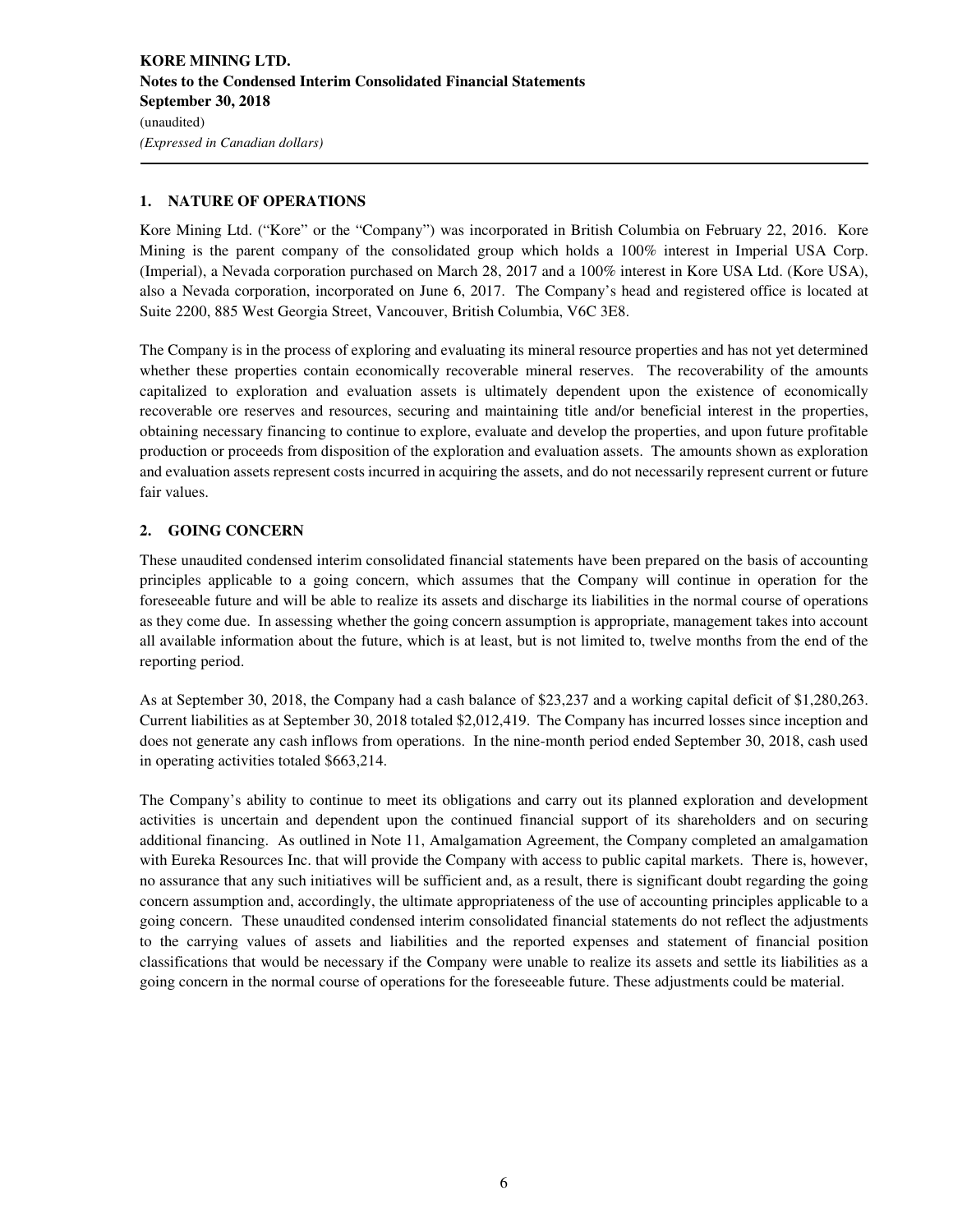#### **3. BASIS OF PRESENTATION**

These unaudited condensed interim consolidated financial statements have been prepared in accordance with International Financial Reporting Standards ("IFRS") as issued by the International Accounting Standards Board ("IASB") as applicable to interim financial reports, including International Accounting Standard 34, "Interim Financial Reporting". These financial statements should be read in conjunction with the annual financial statements for the year ended December 31, 2017, which have been prepared in accordance with IFRS. Except for the adoption of IFRS 9 on January 1, 2018, as detailed below, these condensed interim financial statements follow the same accounting policies and methods of their application as the most recent annual financial statements.

These unaudited condensed interim consolidated financial statements have been authorized for issue by the Board of Directors of the Company on November 29, 2018.

#### **4. ADOPTION OF NEW ACCOUNTING STANDARD**

On January 1, 2018, the Company adopted IFRS 9 – Financial Instruments, which replaces IAS 39 Financial Instruments – Recognition and Measurement. The new standard provides guidance that is based on the Company's business model for managing its financial instruments, which includes the purpose for which the financial instruments were acquired as well as their contractual cash flow characteristics.

We completed our assessment of the adoption of IFRS 9 and determined that there were no quantitative impacts or any significant disclosure impacts.

#### **5. ADVANCES**

Advances of \$688,971 as at September 30, 2018 (2017 – nil) consist of deferred transaction costs incurred related to the pending transaction to amalgamate the Company and Eureka Resources Inc. as described in Note 11 and funds advanced to Eureka to settle exploration invoices.

#### **6. CONVERTIBLE DEBENTURES**

During the third quarter of 2018, the Company obtained financing in the form of convertible debentures in the amount of \$250,000 at an interest rate of 1.5% per month. The debentures are convertible at the option of the debenture holder at the rate of one (1) share per \$1.00 of debenture at any time prior to the maturity date of March 30, 2019. Upon the date of the amalgamation as outlined in Note 11, the debenture will be deemed to be surrendered for conversion on the date of the amalgamation at a rate of one (1) Eureka Unit per \$0.50 of the principal balance of the debentures. Subsequent to September 30, 2018, the amalgamation was completed and the debentures were converted to shares.

During 2017, the Company obtained financing in the form of a convertible debenture in the amount of US\$250,000 at an interest rate of 4% per month. The Company issued 50,000 shares to the lender upon obtaining the convertible debenture as a finance cost, with an estimated fair value of \$45,014. The debenture was fully repaid in September 2017 and interest of \$64,931 was paid in the form of 73,893 shares of the Company. A foreign exchange gain of \$24,245 was recorded on settlement.

### **7. SHARE CAPITAL**

#### **7.1 Authorized**

Unlimited number of common shares with no par value. As at September 30, 2018 there were 18,707,220 shares issued and outstanding.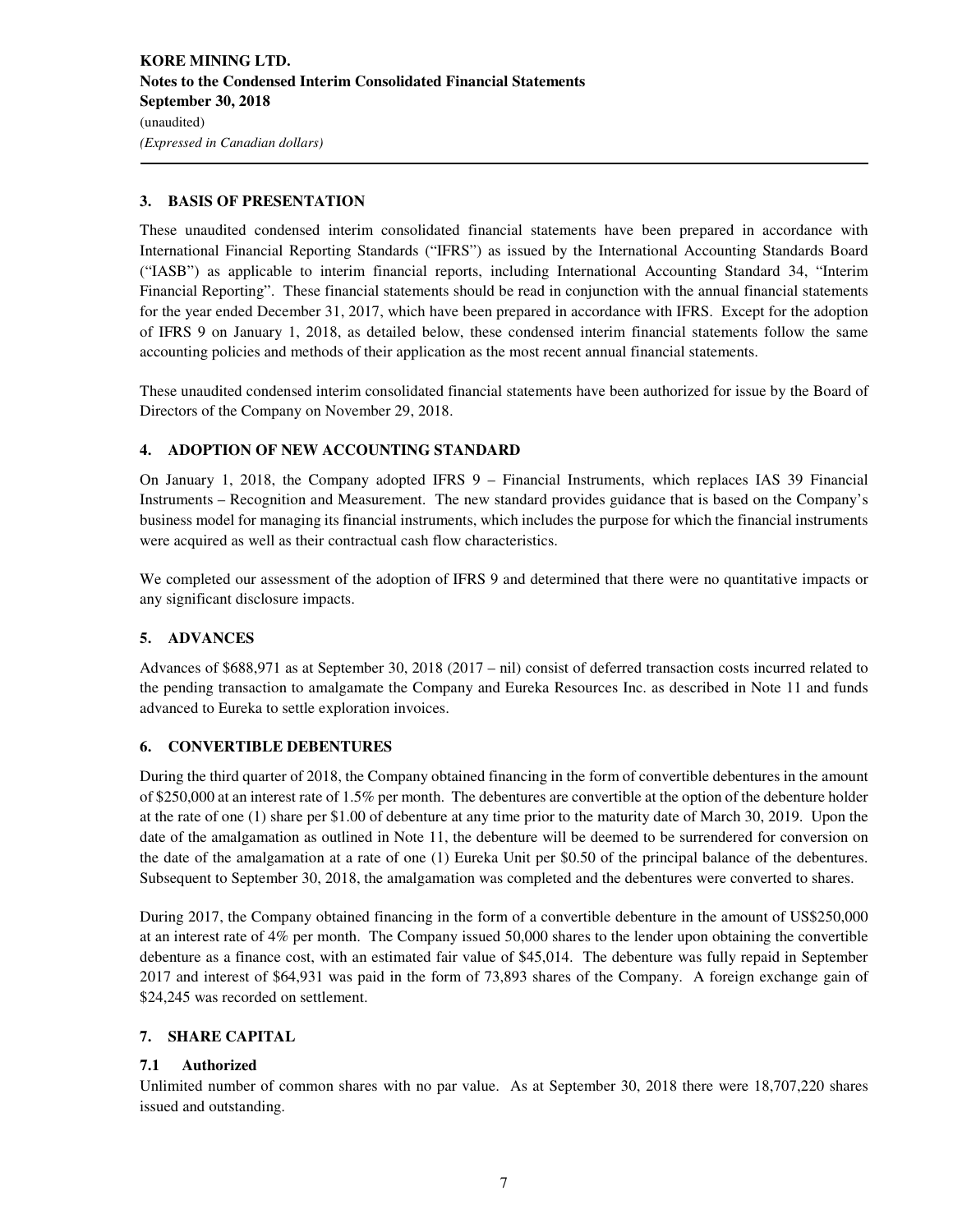## **7. SHARE CAPITAL (cont'd)**

#### **7.2 Shares Issued**

During the nine-month period ended September 30, 2018, \$66,013 was raised through the issuance of 150,000 shares on the exercise of options and 650,000 shares were issued to settle debt of \$291,667 to related parties.

| RELATED PARTY TRANSACTIONS AND BALANCES<br>8. |                                             |                                                                                                                                                                                                      |  |  |  |
|-----------------------------------------------|---------------------------------------------|------------------------------------------------------------------------------------------------------------------------------------------------------------------------------------------------------|--|--|--|
|                                               | <b>Relationships</b>                        | Nature of the relationship                                                                                                                                                                           |  |  |  |
|                                               | 1081646 BC Ltd. ("1081646 BC")              | 1081646 BC is a company controlled by a director and<br>officer of the Company that has provided the services of<br>James Hynes as Chief Operating Officer of the Company<br>since July 14, $2016$ . |  |  |  |
|                                               | Hynes, James                                | Mr. Hynes has been Chairman since September 1, 2016 and<br>a Director and Chief Operating Officer of the Company<br>since July 14, $2016$ .                                                          |  |  |  |
|                                               | Lyftoff Business Solutions Inc. ("Lyftoff") | Lyftoff is a private corporation that provides marketing<br>consulting services to the Company and is controlled by a<br>spouse of a director and officer of the Company.                            |  |  |  |
|                                               | Rothwell, Adrian                            | Mr. Rothwell was appointed President and Chief Executive<br>Officer of the Company on September 1, 2016 and has been<br>a director of the Company since its inception.                               |  |  |  |

#### **8.1 Related party transactions**

The following transactions relate to consulting fees and salaries incurred by the Company and are included in management fees and salaries. Marketing consulting costs are included in marketing, advisory and investor relations expenses in the consolidated statement of loss and comprehensive loss.

| For the three-month period<br>ended September 30, 2018 | <b>Management</b> fees<br>and salaries |         |    | <b>Marketing</b><br>consulting |
|--------------------------------------------------------|----------------------------------------|---------|----|--------------------------------|
| 1081646 BC                                             | S                                      | 62,500  | S  |                                |
| Rothwell, Adrian                                       |                                        | 62,500  |    |                                |
| Lyftoff                                                |                                        |         |    | 10,500                         |
|                                                        |                                        | 125,000 | \$ | 10,500                         |
| For the three-month period<br>ended September 30, 2017 | <b>Management</b> fees<br>and salaries |         |    | <b>Marketing</b><br>consulting |
| 1081646 BC                                             | S                                      | 62,500  | \$ |                                |
| Rothwell, Adrian                                       |                                        | 62,500  |    |                                |
|                                                        |                                        | 125,000 | ¢  |                                |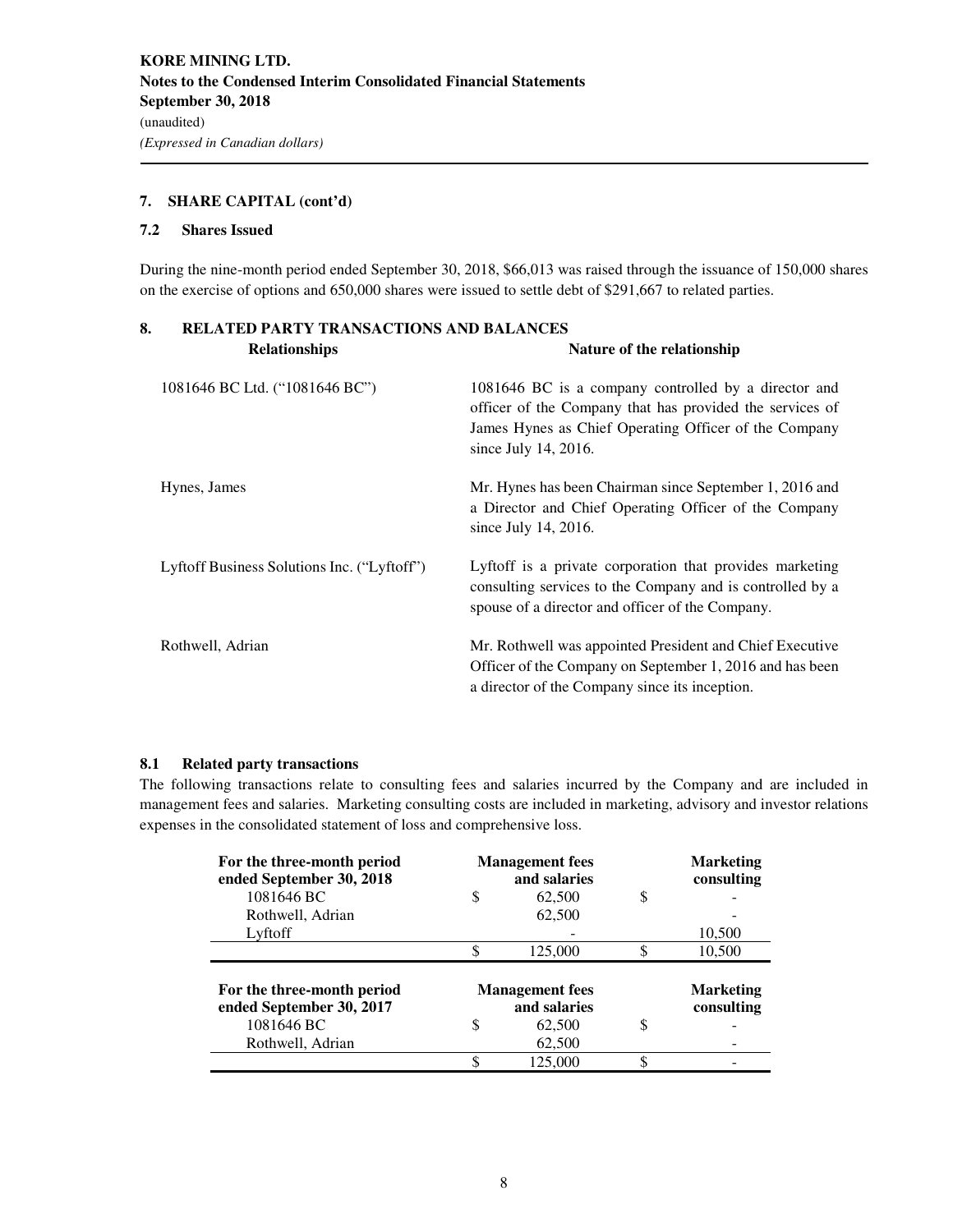# **8. RELATED PARTY TRANSACTIONS AND BALANCES (cont'd…)**

| For the nine-month period<br>ended September 30, 2018                                   | <b>Management</b> fees<br>and salaries |                                                              |    | <b>Marketing</b><br>consulting |
|-----------------------------------------------------------------------------------------|----------------------------------------|--------------------------------------------------------------|----|--------------------------------|
| 1081646 BC                                                                              | S                                      | 187,500                                                      | \$ |                                |
| Rothwell, Adrian                                                                        |                                        | 187,500                                                      |    |                                |
| Lyftoff                                                                                 |                                        |                                                              |    | 21,000                         |
|                                                                                         |                                        | 375,000                                                      |    | 21,000                         |
| For the nine-month period<br>ended September 30, 2017<br>1081646 BC<br>Rothwell, Adrian | S                                      | <b>Management</b> fees<br>and salaries<br>187,500<br>187,500 | S  | <b>Marketing</b><br>consulting |
|                                                                                         |                                        | 375,000                                                      |    |                                |

During the nine month period ended September 30, 2018, a director advanced funds totaling \$200,000 to the Company for working capital purposes. It is anticipated that these amounts will be settled, in part or in whole, through the issuance of share capital concurrent with completion of the transaction described in Note 11. The advances are unsecured, do not bear interest and are repayable in shares or cash at the option of the directors upon completion of the amalgamation (see Note Amalgamation Agreement).

Amounts owing to related parties are non-interest bearing, unsecured and due on demand. The transactions occur in the normal course of operations. At September 30, 2018, the Company owed \$517,443 (December 31, 2017 - \$131,456) to related parties.

#### **8.2 Key management compensation**

Key management are those personnel having the authority and responsibility for planning, directing and controlling the Company and include the Chairman, President & Chief Executive Officer, Chief Financial Officer and Directors. The remuneration of the directors and key management personnel during the three and nine month periods ended September 30, 2018 and 2017 was as follows:

| For the three-month period ended September 30 | 2018    | 2017    |
|-----------------------------------------------|---------|---------|
| Salaries and benefits                         | 135,500 | 125,000 |
|                                               | 135.500 | 125,000 |
| For the nine-month period ended September 30  | 2018    | 2017    |
| Salaries and benefits                         | 409.084 | 375,000 |
|                                               | 409.084 | 375,000 |

#### **9. MINERAL PROPERTIES**

#### **Acquisition of Imperial USA Corp.**

On March 28, 2017, the Company purchased Imperial USA Corp. which owns the Imperial project located in California. In settlement of the purchase price, the Company paid US\$50,000 which had been deposited previously with the vendor in November 2016 related to a Letter Agreement, and US\$100,000 on the date of closing the purchase. The remaining payments under the agreement comprise US\$1,000,000 payable upon the announcement of a revised Preliminary Economic Assessment (PEA) or similar report and US\$1,000,000 payable 30 days after the date that gold is poured from ore the is mined from the related properties.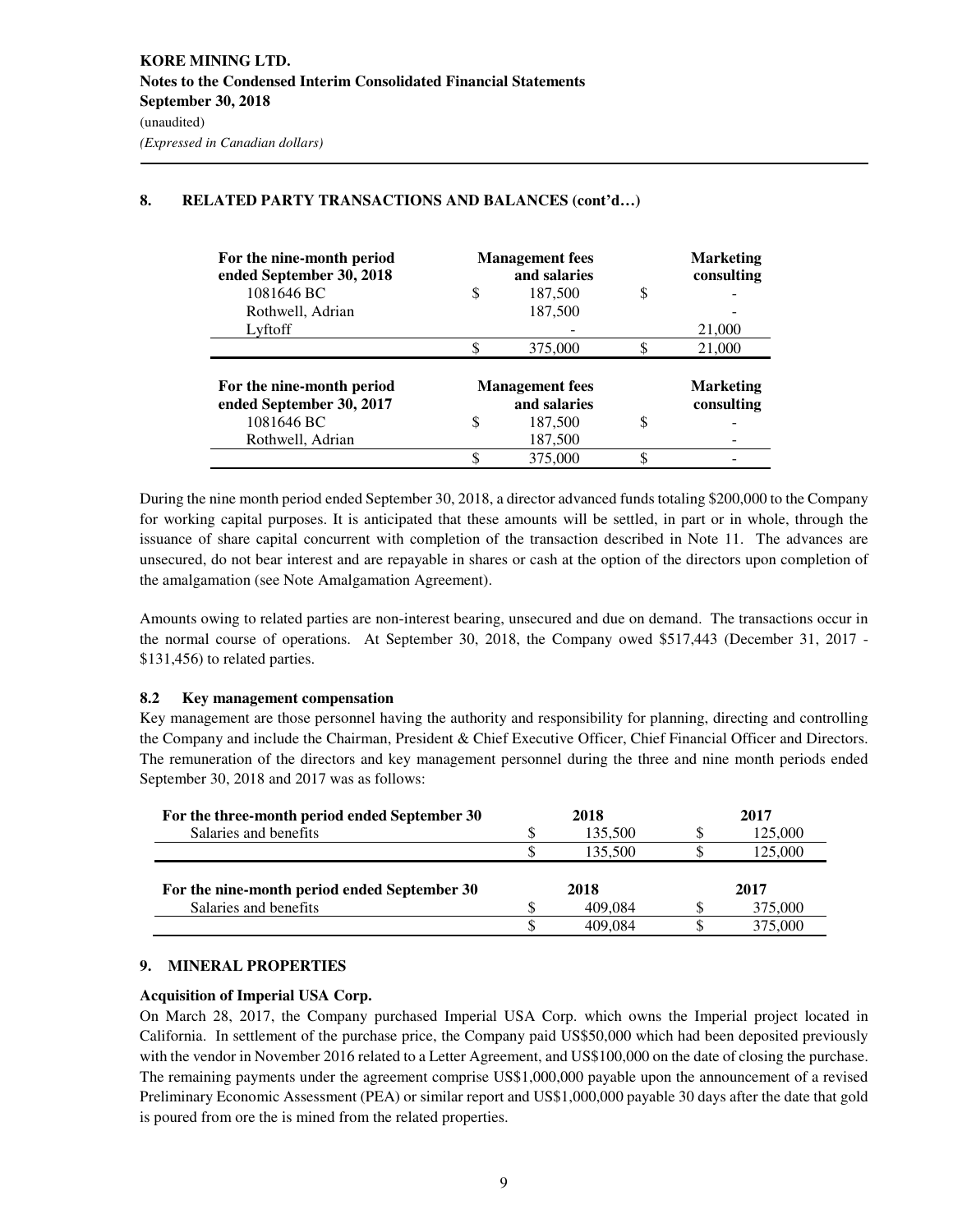### **9. MINERAL PROPERTIES (cont'd…)**

The vendor retains a  $1\%$  net smelter return royalty on the property. The vendor has the option to receive shares in the Company in settlement of the remaining payments up to achieving a 4.9% ownership interest in the Company, above which level further share consideration is at the option of the Company.

In addition, under the agreement, the Company has committed to incur US\$5 million in exploration and evaluation expenditures on the Imperial Project on or before the fifth anniversary of the date of the Imperial Purchase Agreement.

In the event that the Company does not incur these expenditures within this timeframe, the Company must then pay US\$1,000,000 to the vendor.

## **Acquisition of Long Valley Mining Claims**

On March 31, 2017 the Company purchased 95 mining claims in the Long Valley area of California. Upon closing, the Company paid US\$350,000 to the vendor. The remaining payments under the agreement comprise US\$500,000 due 30 days after commencement of commercial production and US\$500,000 payable on the 12 month anniversary of the commencement of commercial production. A US\$25,000 deposit was paid to the vendor prior to execution of the purchase agreement, which will be applied to the final payment, unless forfeited in the event the agreement is terminated. The vendor has the option to receive shares in the Company in settlement of the remaining payments. The mining claims acquired were subsequently transferred to the Company's subsidiary, Kore USA Inc.

The vendor retained a net smelter return royalty on the claims ("the Seller NSR"). The Seller NSR provides for a perpetual royalty of 0.5% when the price of gold is under US\$1,400/oz, 1.0% when the price of gold is between US\$1,401 to US\$1,600/oz and 2.0% when the price of gold is above US\$1,600/oz. The Company has the option to purchase back 1% of the royalty when the price of gold is above US\$1,600/oz for US\$2 million if purchased prior to the announcement of a feasibility study or US\$4 million if repurchased prior to commencement of commercial production.

In addition, there is a 1% net smelter returns royalty pursuant to a royalty deed from 2002, that was assigned by the vendor in favour of Royal Gold, Inc.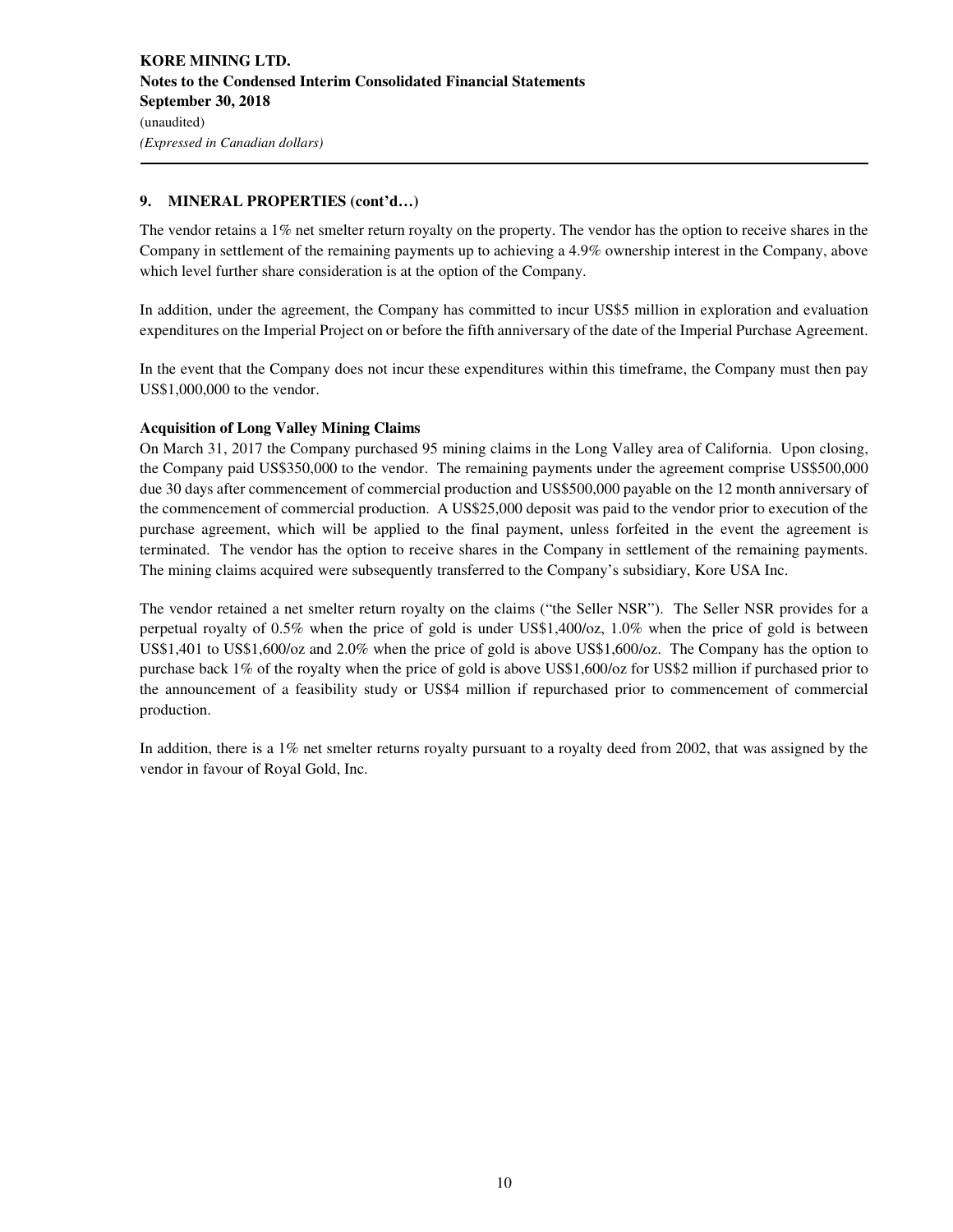#### **9. MINERAL PROPERTIES (cont'd…)**

Details of the exploration and evaluation expenses incurred are as follows:

#### **Exploration and evaluation expenses**

|                                          | For the nine months<br>ended<br>September 30, 2018 | For the nine months<br>ended<br>September 30, 2017 |                          |
|------------------------------------------|----------------------------------------------------|----------------------------------------------------|--------------------------|
| Permitting                               | \$<br>426,350                                      | <sup>\$</sup>                                      | 67,253                   |
| Claim maintenance                        | 190,642                                            |                                                    | 168,226                  |
| Community consultation                   | 13,068                                             |                                                    |                          |
| Surveying                                | 2,646                                              |                                                    | $\overline{\phantom{a}}$ |
| Engineering, metallurgy and geotechnical | 82,414                                             |                                                    | 24,916                   |
| Geographic information system            | 8,786                                              |                                                    |                          |
|                                          | \$<br>723,906                                      | \$                                                 | 260,395                  |

#### **10. FINANCIAL INSTRUMENTS**

The Company recognizes financial assets and liabilities on the statement of financial position when the Company becomes party to the contractual provisions of the instrument.

#### **Cash and cash equivalents**

Cash and cash equivalents include cash on hand, deposits held with banks, and other short-term highly liquid investments with original maturities of three months or less. Cash and cash equivalents are classified and measured at amortized cost.

#### **Amounts receivable, accounts payable and accrued liabilities**

Amounts receivable, accounts payable and accrued liabilities are non-interest bearing and are initially measured at fair value, subsequently recorded at amortized costs which approximates fair value due to the short term to maturity. Where necessary, amounts receivable are net of expected credit losses. Amounts receivable pertain to GST receivable and are not subject to expected credit loss rules as they are not contract assets. Amounts receivable are classified as financial assets measured at amortized cost and accounts payable and accrued liabilities are classified as financial liabilities measured at amortized cost.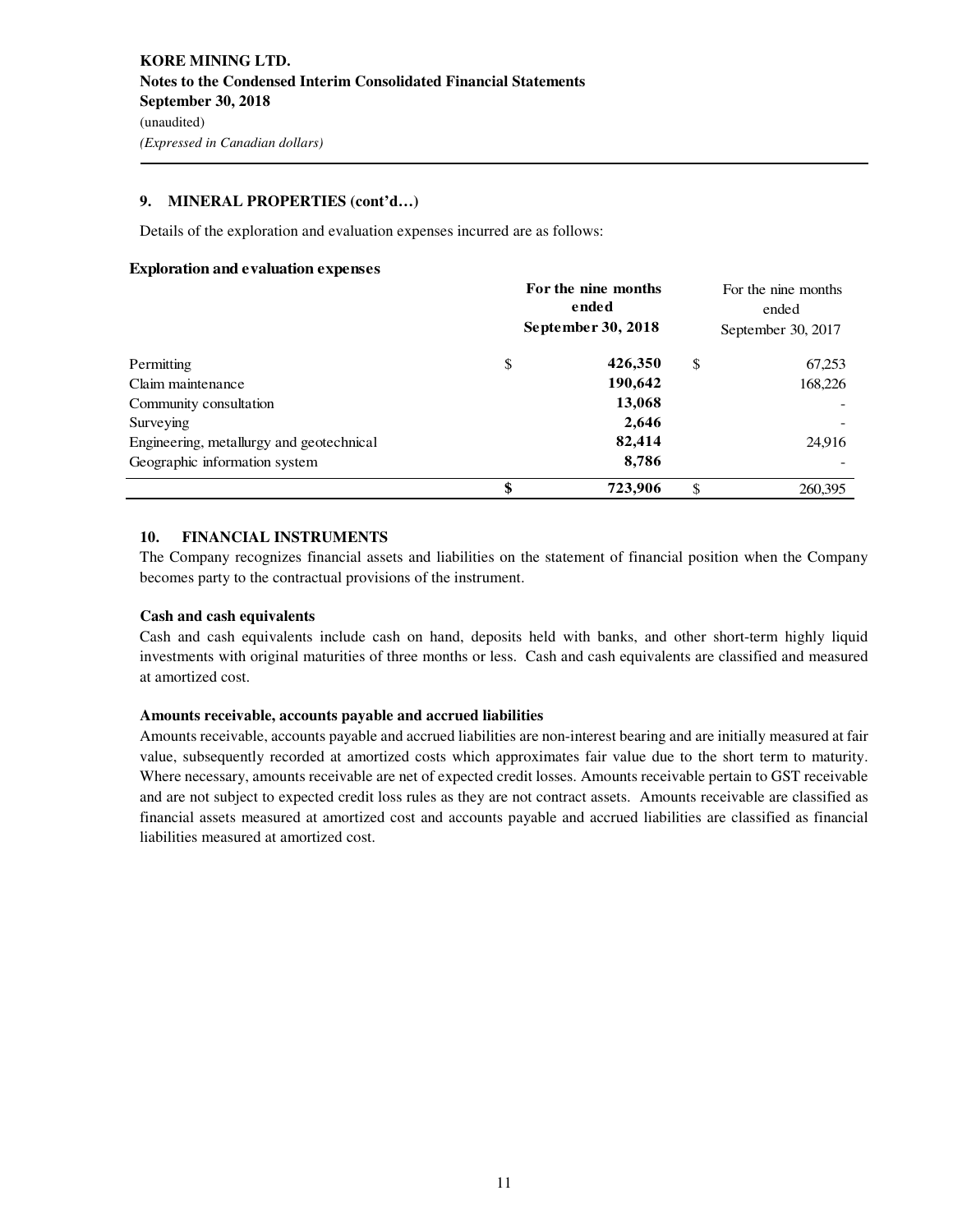## **11. AMALGAMATION AGREEMENT**

On February 27, 2018, Eureka Resources Inc. ("Eureka") announced that it had signed an amalgamation agreement dated February 24, 2018 (the "Amalgamation Agreement") with Kore, pursuant to which Eureka agreed to acquire all of the outstanding common shares of Kore (each, a "Kore Share") in exchange for common shares of Eureka (each a, "Eureka Share") by way of a three-cornered amalgamation (the "Transaction").

#### **Share Consolidation**

As a condition to the closing of the Transaction (the "Closing"), Eureka is required to complete a consolidation of the issued and outstanding Eureka Shares on the basis of one post-consolidation Eureka Share for each ten preconsolidation Eureka Shares (the "Consolidation").

#### **General Terms of the Transaction**

The Transaction will be effected by way of a three-cornered amalgamation, without court approval, under the Business Corporations Act (British Columbia), pursuant to which, through the amalgamation of a newly incorporated British Columbia company, Eureka will acquire all of the issued and outstanding Kore Shares in exchange for the issuance of Eureka Shares (on a post-Consolidation basis) and Kore will become a subsidiary of Eureka.

In the Amalgamation Agreement, dated February 24, 2018 there were 50,462,402 Eureka Shares outstanding, which will be reduced to 5,046,240 Eureka Shares on a post-Consolidation basis. Pursuant to the terms of the Agreement, Eureka has agreed to issue 3 post-Consolidation Eureka Shares in exchange for each Kore Share (the "Exchange Ratio"), resulting in the shareholders of Kore being issued a total of 56,121,606 Eureka Shares (on a post-Consolidation basis). The Exchange Ratio has been determined on the basis of there being 50,462,402 Eureka Shares outstanding at the Closing. However, prior to the Closing, Eureka intends to issue Eureka Shares in settlement of certain outstanding liabilities in accordance with the policies of the Exchange (the "Debt Settlement"). If the actual number of outstanding Eureka Shares and / or Kore Shares immediately prior to the Effective Time (including any Eureka Shares issued in connection with the Debt Settlement) is greater or less than such amount, then the Exchange Ratio shall be adjusted so as to ensure that, immediately following the Closing, the former Kore shareholders shall hold no less than 91.8% of the total number of issued and outstanding Eureka Shares (prior to giving effect to the private placement described below).

On October 29, 2018 there were 54,810,402 Eureka Shares outstanding, which will be reduced to 5,481,040 Eureka Shares on a post-consolidation basis. As a result, a total of 61,360,913 Eureka Shares will be issued to the shareholders of Kore (on a post-Consolidation basis). The Exchange Ratio was adjusted to 3.2801 post-Consolidation basis Eureka Shares for each Kore share held such that Kore shareholders will hold no less than 91.8% of the total number of issued and outstanding Eureka Shares (prior to giving effect to the private placement). The Transaction is subject to various closing conditions, including, among other things, receipt of approval of the Exchange and completion of a private placement for minimum proceeds of \$2,000,000. This required concurrent private placement was completed on October 22, 2018 (Note 12).

Following the Closing, Eureka will continue on with the business of Kore and remain a Tier 2 mining issuer, with Kore as its operating subsidiary. The Resulting Issuer is anticipated to hold all existing assets of Eureka and Kore as at the Closing. It is expected that, in connection with the Closing, Eureka will change its name to "Kore Mining Ltd.", or such other name as agreed by the parties, with a corresponding change of the trading symbol for the Eureka Shares on the Exchange.